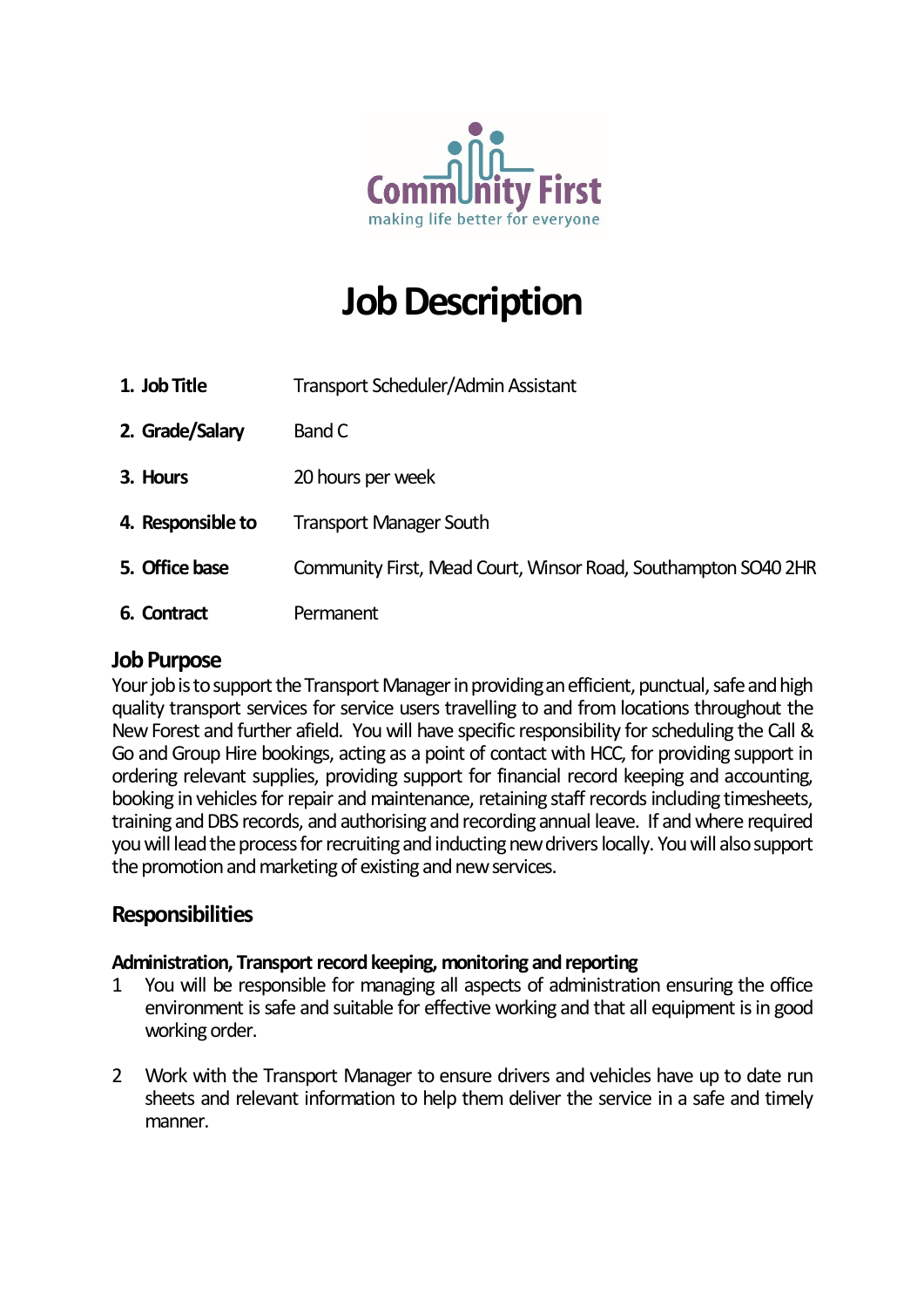- 3 Retain accurate records of driver licensing, ID, training and DBS checks ensuring all driver training is kept up to date in accordance with legal and compliance and best practice.
- 4 Retain records of audits and assessments of the condition of passenger restraints and other safety equipment. Ensure annual audit of passenger restraints is carried out.
- 5 Retain accurate Risk Assessment records for all new and existing transport contracts/trips and work with Transport Manager to mitigate risks and ensure compliance with requirements as set out in contracts with HCC, HBC and other customers.
- 6 Maintain vehicle records including daily log sheets recording Driver's hours and mileage plus safety and vehicle checks, insurance details, log books (V5 registration documents), MOTs. Collect and monitor drivers' timesheets ensuring these are completed accurately and submitted weekly/monthly by dates specified.
- 7 Retain records of any incidents, accidents or 'near misses' involving our transport services and/or vehicles
- 8 Support the Transport Manager to instigate a programme of spot and programmed quality checks on drivers standards, ensuring that accurate records of spot checks are retained.
- 9 To contribute to other quality monitoring to ensure the delivery of the specific aims and objectives of funders/commissioners.

#### **Finance**

- 1 Work with Community First Finance Officer to provide information to help monitor income and expenditure against our contracts.
- 2 Receive and bank Call & Go income on weekly basis retaining accurate banking records for Finance Officer.
- 3 Contribute to finance reports and work with Transport Manager to review financial performance. Help to identify ways in which money can be saved or operations delivered more effectively and efficiently.

#### **Compliance and Risk Assessment**

- 1 You will take all reasonable care to promote a healthy working environment and safe working practices in accordance with Community First's Health & Safety Policy. In particular in and around the New Forest Office or other work locations as from time to time may be determined by Community First. A copy of Community First's Health and Safety policy and any guidance relevant to your duties will be provided.
- 2 Assist the Transport Manager to ensure vehicles have fully stocked and 'in date' First Aid kits, fully functioning and serviced fire extinguishers, spill kits, cleaning cloths and scrapers. Arrange restock of supplies where necessary.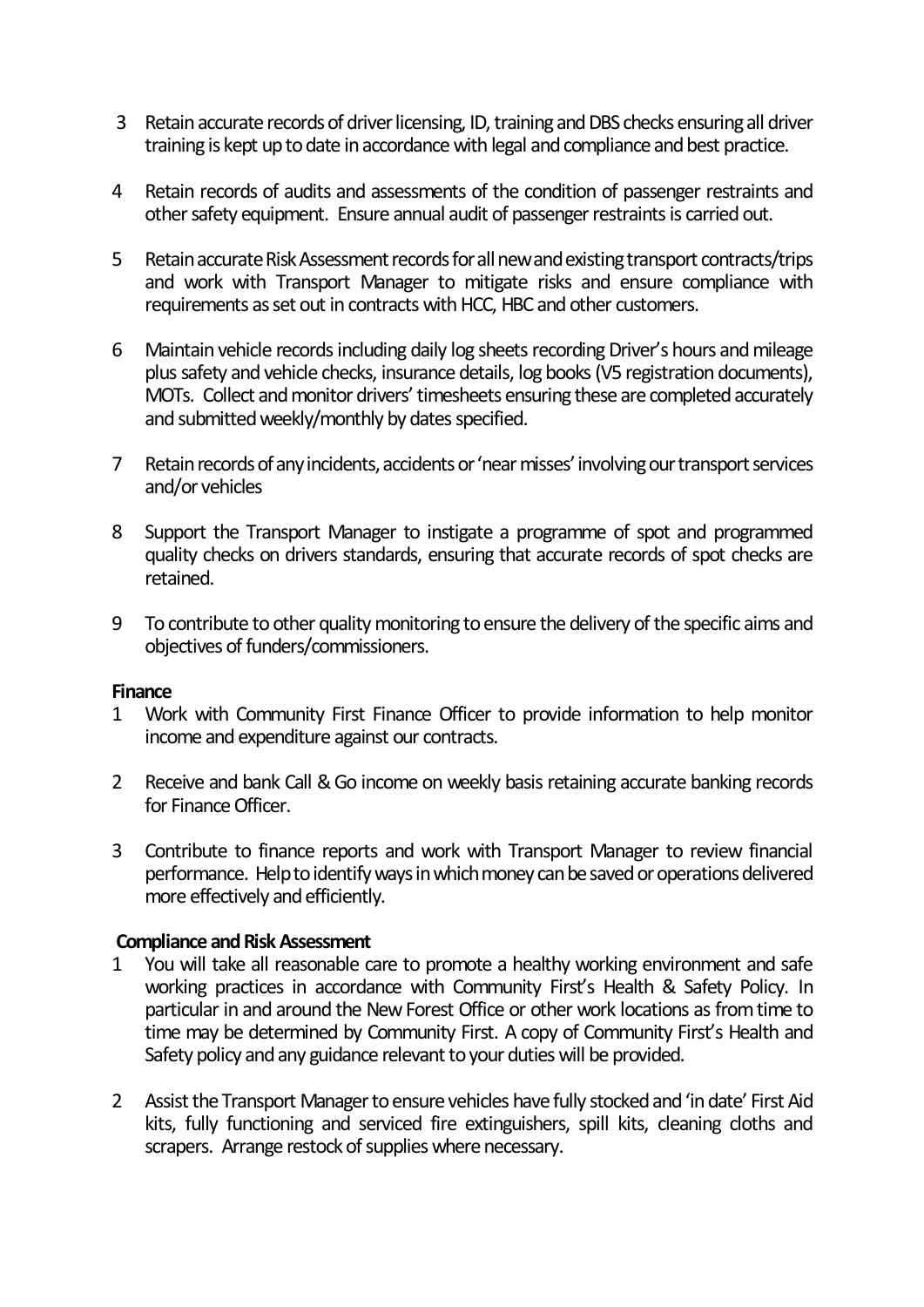3 In case of emergency or major incident/accident involving our vehicles and/or drivers and/or passengers you may be required to act as a point of contact co-ordinating internal communication to ensure the situation is dealt with and managed effectively.

#### **Communication, Promotion and Customer Interface**

- 1 You will be responsible for overseeing all bookings and in doing so should communicate in a professional, constructive and non-discriminatory manner with customers, drivers, service users, carers and members of the public, where necessary referring concerns or complaints to the Transport Manager.
- 2 To assist Transport Manager to develop, market and promote new services and special offers to attract new customers.
- 3 Show understanding and kindness in your contacts with passengers and their carers/relatives, many of whom will have difficult and challenging lives as a result of illness, physical or learning disabilities or dementia.

#### **Recruitment and training of Drivers**

- 1 From time to time you will work with Community First HR Officer to co-ordinate local recruitment campaigns to ensure we have sufficient paid, pool and volunteer drivers to fulfil contracts and services.
- 2 Ensure effective induction for Drivers including training in systems and procedures, driver shadowing and where appropriate customer liaison.

#### **Management and Teamwork**

- 1 To attend and where asked by the Transport Manager help to organise team meetings, training, supervision meetings with Drivers.
- 2 In case of absenteeism, annual leave or other unplanned leave, you will be required to deputise for the Transport Manager.
- 3 On occasion you may be required to drive to other transport locations in and around the New Forest and other CF locations. This may include driving minibuses.

#### **General**

- 1 To undertake any other responsibilities and duties appropriate to the nature and salary grade for the post.
- 2 To co-operate with colleagues throughout Community First to enhance the development and effectiveness of the Transport Service and support its integration with other Community First teams and service departments.
- 3 This post, due to the nature of the work, is exempt from the provisions of Section 4 (2) of the Rehabilitation of Offenders Act, 1974. Applicants are, therefore, not entitled to withhold information about convictions which, for the purposes, are spent under the provisions of the Act, and in the event of employment, any failure to disclose such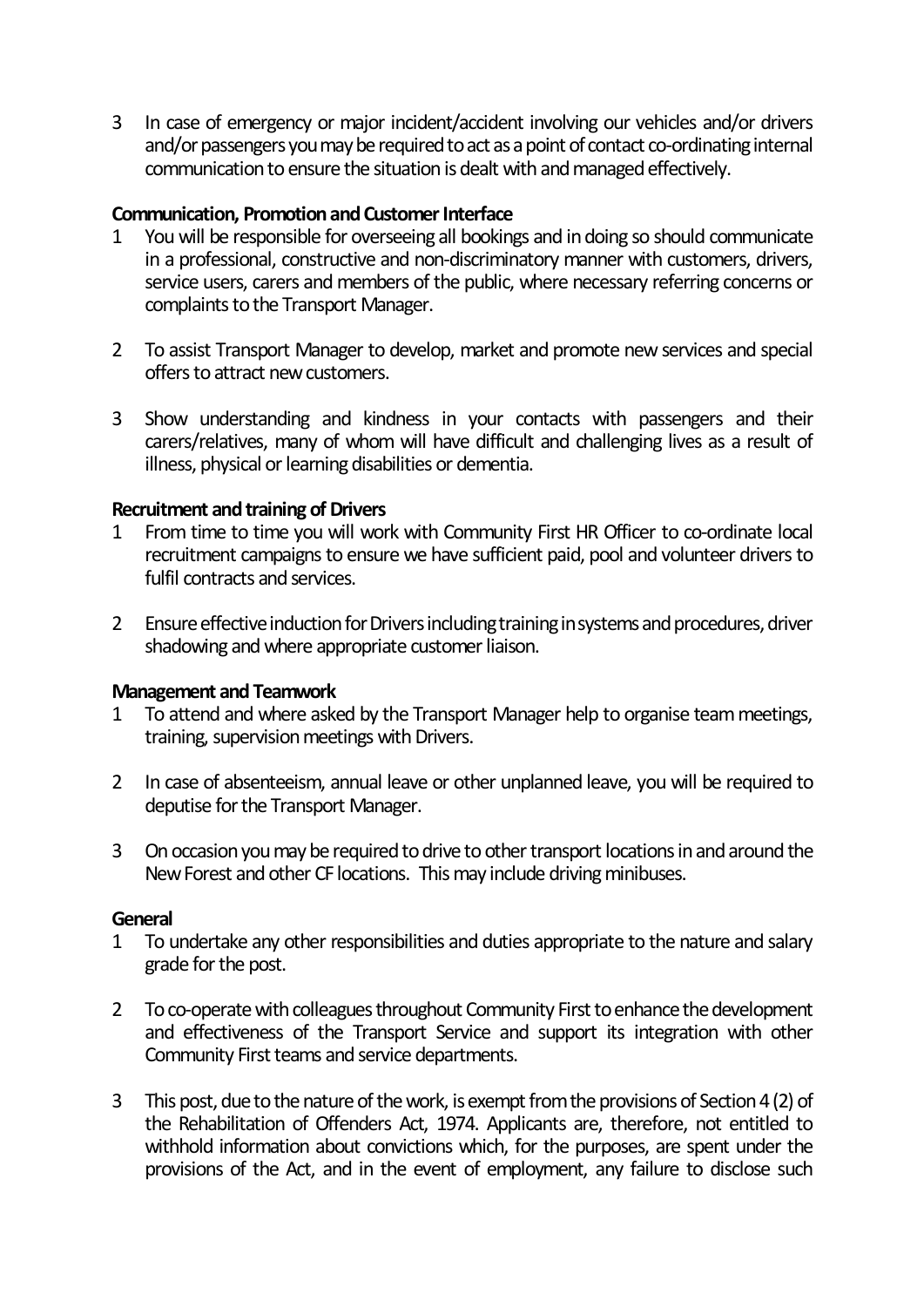convictions could result in dismissal or disciplinary actions by Community First. In addition you will be required to undertake a DBS check.

### **Standard Terms Common to all Job Descriptions**

1. To promote Community First's Equal Opportunities and Diversity policy

2. To comply with all Community First policies and Conditions of Service as laid out in the Community First Staff Handbook.

3. In discharging the duties of the post to have due regard to the provisions of Health & Safety at work legislation.

4. To undertake such additional responsibilities appropriate to the role as may be required and agreed by the funding partners, commensurate with the grade and responsibilities of the post